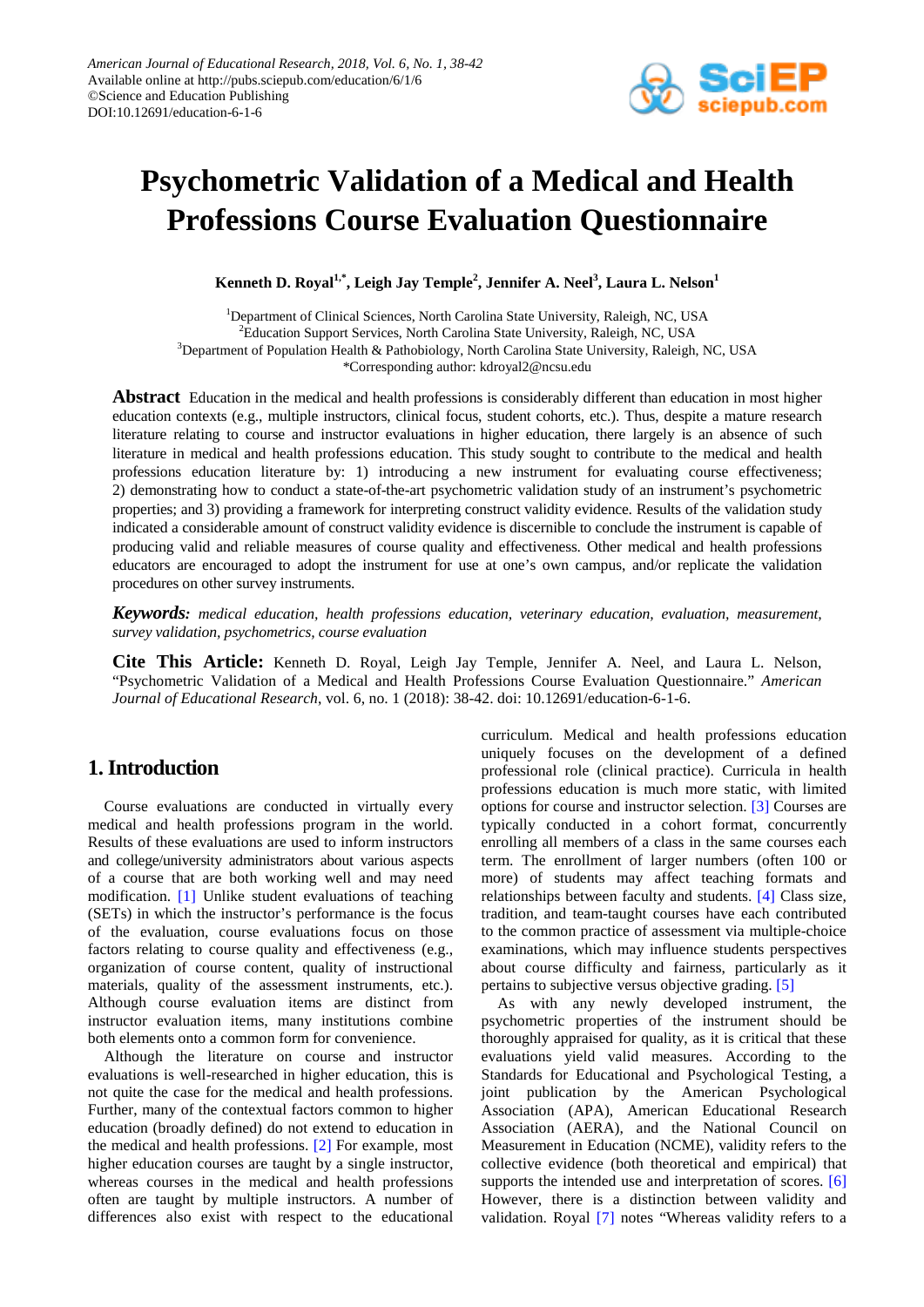conceptual framework for interpreting validity evidence, validation refers to the practice of incorporating and applying validity theory to evaluate evidence" (p. 569).

For the present study, we performed a validation exercise to evaluate the psychometric properties and functioning of a newly designed instrument intended to measure course quality and effectiveness. Because a poor quality instrument likely will yield invalid results, it is critical to conduct a validation study shortly after an instrument's initial use. Findings should then be used to inform decisions about any changes that may improve instrument quality. Similarly, because a high-quality instrument likely will yield valid scores, it is important to have psychometric evidence to support instrument quality and to justify the continued use of an instrument. Using state-of-the-art item response theory (IRT) modeling, we will thoroughly inspect various properties of the instrument, address its strengths and weaknesses, and use the accumulation of validity evidence to make an evaluative judgment about the instrument's viability as a quality tool for evaluating course quality and effectiveness.

## **2. Methods**

#### **2.1. Participants and Setting**

Participants included Doctor of Veterinary Medicine (DVM) students at a large public university located in the United States. All students in the didactic portion of the curriculum (years 1-3) were invited to complete evaluations for each course in which they were enrolled. The college's DVM program consists of a total of 300 students (100 per class cohort) and has a female to male ratio of 4:1. Of the participants who completed the course evaluations, 1,664 (80.8%) were female and 396 were male (19.2%), thus nearly perfectly resembling the population of students in the college.

A total of 29 courses were evaluated, resulting in 2,060 student ratings. Course enrollment figures ranged from 19 to 102 students, with a mean course enrollment of 92.6  $(SD = 23.6, Med = 101)$  students. The mean number of students across all courses was  $71.0$  (SD = 18.1, Med = 77), resulting in a 77.10% (SD = 4.28%, Med = 78.0%) overall response rate.

## **2.2. Instrumentation**

A team of education and veterinary medical experts created the instrument as a mean to address a growing problem of student survey fatigue within the college. The instrument was intended to be short, accessible and capture only the most salient information relating to course quality and effectiveness. The instrument begins with a section devoted to course-specific learning outcomes. That is, course coordinators are required to provide a list of course-level learning outcomes (typically 3-5) that are uniquely populated on each questionnaire. The remainder of the instrument, however, consists of seven items that appear on all course evaluations (see [Table 1\)](#page-1-0). The instrument utilizes a 4-point Likert-type rating scale for all quantitative item with categories:  $1 =$  Strongly Disagree;  $2 =$  Disagree;  $3 =$  Agree; and 4 = Strongly Agree. The instrument concludes with an open-ended item that reads: "Please provide constructive comments (e.g., aspects of the course that should be continued, needs improved, etc.)." The instrument is administered electronically during the last two weeks of the course, but prior to assigning student grades in an effort to prevent response bias stemming from grade awareness.

**Table 1. Descriptive statistics for the course evaluation items**

<span id="page-1-0"></span>

| Item                                                                                      | Mean | <b>SD</b> |
|-------------------------------------------------------------------------------------------|------|-----------|
| Q1. The knowledge obtained was proportional to the<br>effort I invested in the course.    | 3.37 | 0.66      |
| Q2. The individual components of this course were part<br>of a cohesive whole.            | 3.37 | 0.64      |
| Q3. The course materials were well prepared and<br>organized (e.g., website, notes, etc.) | 3.31 | 0.69      |
| Q4. Previous course work adequately prepared me for<br>this course.                       | 3.22 | 0.73      |
| Q5. The assessments were a good measure of my<br>learning.                                | 3.21 | 0.74      |
| Q6. The assessments provided appropriate measure of<br>the course outcomes.               | 3.27 | 0.69      |
| Q7. Overall, this course was effective.                                                   | 3.36 | 0.63      |

#### **2.3. Validation Framework**

Research [\[8\]](#page-4-7) has noted six major weaknesses associated with traditional statistical analyses of survey data: 1) ordinal level data are erroneously treated as interval level measures; 2) items are assumed to be equally important; 3) error is normally distributed; 4) scores are sampledependent; 5) parametric data analytic approaches require normally distributed data; and 6) missing data can present a validity threat. Because of these weaknesses, Rasch measurement models have become a popular tool for analyzing survey data as this family of measurement models overcome each of the aforementioned limitations of statistical approaches.

In short, Rasch models are latent trait, probabilistic models that create linear (logit scaled), sample free measures of persons and items. [\[9,10\]](#page-4-8) In the case of the instrument used in this study, the person measure refers to a student's tendency to endorse each item, and the item measure refers to the difficulty of each item to be endorsed. Rasch models then place person and item measures onto a common scale where the two measures can be directly compared and their interactions explored. Proponents of Rasch measurement models also note the models' quality control features which allow thorough investigation of psychometric properties.

The Rasch Rating Scale Model (RRSM) [\[11\]](#page-4-9) was utilized for analyzing course evaluation data. The RRSM is ideal for survey data analyses in which the rating scale categories are consistent across all items. According to the RRSM, the probability of a person n responding in category x to item i, is given by:

$$
P_{xni} = \frac{\exp \sum_{j=0}^{x} [\beta_n - (\delta_i + \tau_j)]}{\sum_{k=0}^{m} \exp \sum_{j=0}^{k} [\beta - (\delta_i + \tau_j)]}, x = 0, 1, ..., m
$$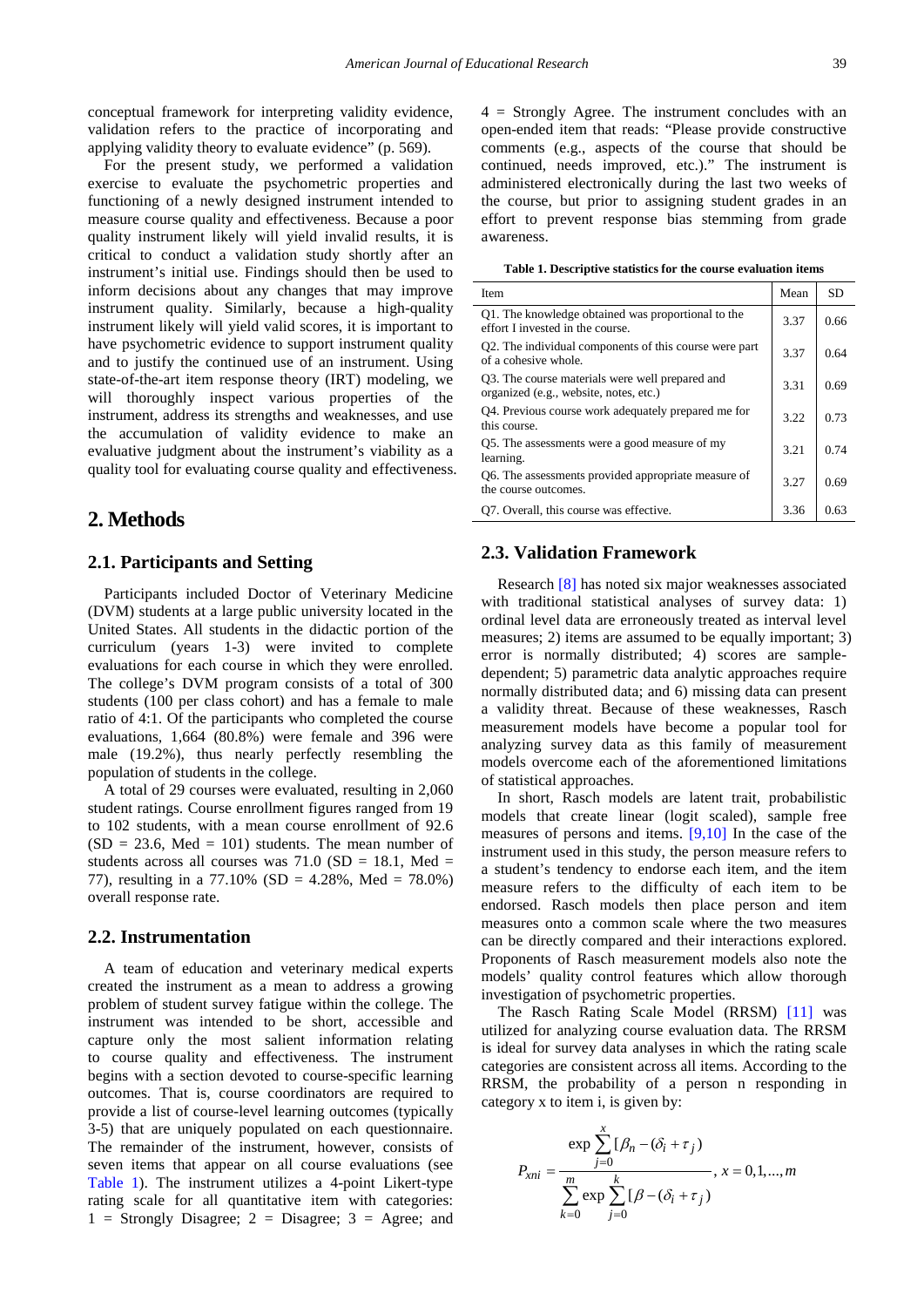where  $\tau_0 = 0$  so that,  $\exp \sum_{n=1}^{\infty}$  $\mathbf{0}$  $\exp \sum [\beta_n - (\delta_i + \tau_j)] = 1$ *j*  $\beta_n - (\delta_i + \tau)$ =  $\sum [\beta_n - (\delta_i + \tau_j)] = 1$ ,  $\beta_n$  is the

person's position on the variable,  $\delta_i$  is the scale value (difficulty to endorse) estimated for each item *i* and  $\tau_1$ ,  $\tau_2, \ldots, \tau_m$  are the *m* response thresholds estimated for the  $m + 1$  rating categories.

Winsteps [\[12\]](#page-4-10) measurement software was used to perform the analysis using joint maximum likelihood estimation (JMLE) procedures. [\[13\]](#page-4-11)

## **3. Results**

Descriptive statistics indicate students generally provided positive ratings of their courses (see [Table 1\)](#page-1-0). Although researchers typically prefer to see greater variability among scores and often perceive high course (and/or instructor) evaluation scores as problematic, it is important to note that such instruments are not intended to differentiate instructor talent or otherwise compare faculty. [\[14\]](#page-4-12) Thus, concerns of variability are unwarranted. More specifically, in the same manner that students who perform excellently given a particular criterion should receive high marks, so should faculty who perform excellently given the criteria presented on this instrument[. \[15\]](#page-4-13)

## **3.1. Evaluation of Psychometric Properties**

#### **3.1.1. Dimensionality**

Dimensionality was inspected by conducting a Rasch-based principal components analysis (PCA) of standardized residual correlations. [\[16\]](#page-4-14) A total of 55.4% of the variance was explained with 14.9% of the explained variance attributed to the items. No secondary dimension had an Eigenvalue greater than 2.0, the minimum threshold for multidimensionality.

#### **3.1.2. Reliability**

The traditional reliability (Cronbach's α) coefficient was .943. However, Rasch-based reliability estimates were .83 (real) and .86 (model), suggesting the true reliability estimate likely is somewhere in between. Separation statistics were also calculated to determine the number of strata. Separation statistics ranged from 2.17 (real) to 2.45 (model). Using the formula for calculating strata, [\[17\]](#page-4-15) results indicated 3.23 (real) to 3.60 (model), or about 3 statistically distinguishable levels were discernible within the data.

#### **3.1.3. Rating Scale Effectiveness**

Rating scale effectiveness was evaluated by inspecting various rating scale statistics (see [Table 2\)](#page-2-0). Results indicate the rating scale categories advanced in proper structure calibration order, [\[18\]](#page-4-16) indicating students had no difficulty discerning the directionality of the scale. Infit and outfit mean square fit statistics were within the recommended range of .60 to 1.40, [\[19\]](#page-4-17) indicating the appropriateness of each category from a content perspective. The frequency distribution of rating scale category usage indicates students made full use of the rating scale, although responses were heavily skewed with mostly favorable ratings (87%).

#### **3.1.4. Person and Item Measure Quality**

Item measure quality was investigated by examining various indices, such as difficulty, discrimination and fit statistics (see [Table 3\)](#page-2-1). Item difficulty measures ranged from -.62 to .74 logits, with an average standard error of .06 ( $SD = .00$ ). Item fit statistics were evaluated using the .60-1.40 criteria recommended by Wright and Linacre [\[19\].](#page-4-17) All infit and outfit mean square values ranged between .59 and 1.49. Overall data to model fit values were 0.99 (infit) and 1.00 (outfit). Point-measure correlations ranged from .81-.89.

Person measures ranged from -6.06 to 6.48 with standard errors averaging  $1.21$  (SD = .56) in magnitude. Overall data to model fit values were 1.01 (infit) and 1.09 (outfit). A total of 572 ratings were removed from the sample of 2,060 total ratings (about 27.8% of the response data) due to significant underfit.

One item pair exhibited a hint of local item dependence. [\[20,21\]](#page-4-18) Item #5 and #6 had a standardized residual correlation of .46, which exceeds the recommended value of .30. [\[22\]](#page-4-19) Although the magnitude of the relationship was small, it warranted a qualitative review to ensure students' response to one item likely would not impact their response to the other. The item pair clearly measured two different criteria, as item 5 inquired about assessments as a good measure of student learning and item 6 inquired about assessments providing an appropriate measure of course outcomes. Thus, after a review of content we conclude the small association between these item pairs likely does not threaten the validity of these measures.

**Table 2. Rating scale diagnostics**

<span id="page-2-0"></span>

|                        |       |    |                   | $\sim$             |                              |                  |
|------------------------|-------|----|-------------------|--------------------|------------------------------|------------------|
| <b>Rating Category</b> |       | %  | <b>INFIT MnSq</b> | <b>OUTFIT MnSq</b> | <b>Structure Calibration</b> | Category Measure |
| 1) Strongly Disagree   | 241   |    | 1.07              | 1.13               | None                         | $-3.98$          |
| 2) Disagree            | 1.150 |    | 1.12              | 1.13               | $-2.82$                      | $-1.63$          |
| 3) Agree               | 3.043 | 29 | .98               | .96                | $-.43$                       | 1.42             |
| 4) Strongly Agree      | 5.949 | 57 | .88               | .90                | 3.24                         | 4.36             |

<span id="page-2-1"></span>

| Table 3. Item quality indicators |                    |       |                          |                           |                                  |  |  |  |
|----------------------------------|--------------------|-------|--------------------------|---------------------------|----------------------------------|--|--|--|
| Item                             | Difficulty Measure | Error | <b>INFIT</b> Mean Square | <b>OUTFIT Mean Square</b> | <b>Point Measure Correlation</b> |  |  |  |
| Q1                               | .74                | .06   | .83                      | .84                       | .89                              |  |  |  |
| O <sub>2</sub>                   | .71                | .06   | 1.44                     | 1.49                      | -81                              |  |  |  |
| O3                               |                    | .06   | .73                      | .70                       | .89                              |  |  |  |
| J4                               | $-.04$             | .07   | 1.28                     | 1.33                      | .81                              |  |  |  |
| Q5                               | $-.45$             | .07   | .59                      |                           | .88                              |  |  |  |
| Ο6                               | $-.62$             | .07   | 1.00                     | .99                       | .82                              |  |  |  |
|                                  | $-.62$             | .07   | 1.07                     | .08                       | .81                              |  |  |  |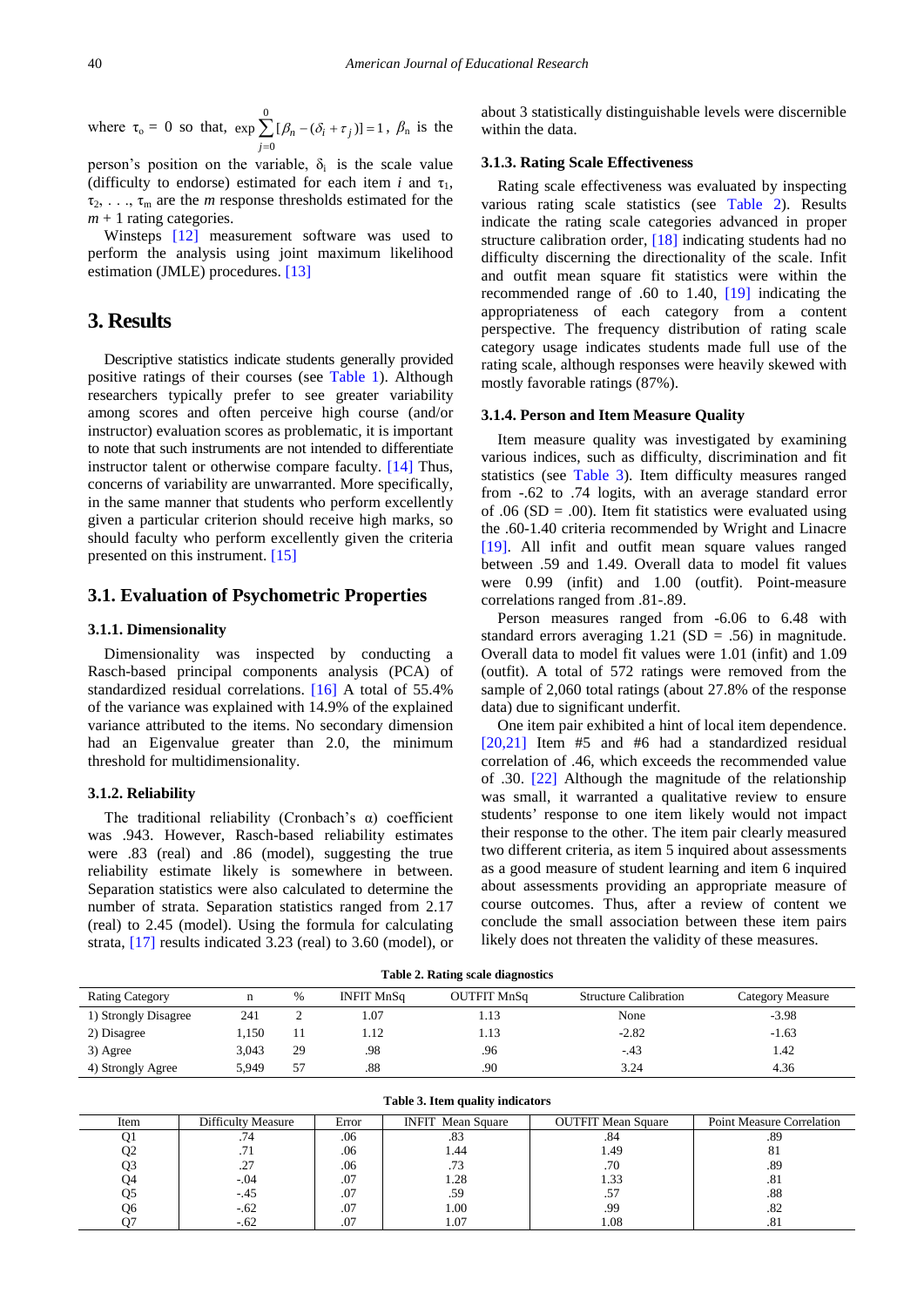#### **3.1.5. Construct Hierarchy**

The Wright Map (see [Figure 1\)](#page-3-0) provides a snapshot of the psychometric ruler and illustrates the construct hierarchy. Items (located on the right side of the map) at the bottom of the scale are easier for students to endorse, whereas items farther up the scale are more difficult to endorse. Conversely, persons (located on the left side of the map) at the bottom of the scale had a lesser tendency to endorse each of the items, whereas persons farther up the scale had a greater tendency to endorse each of the items.

<span id="page-3-0"></span>

**Figure 1. Construct Hierarchy** 

## **4. Discussion**

#### **4.1. Validity Framework**

Many validity theorists have posited validity frameworks throughout the years, but a consensus has never been achieved. For the present work, we chose to use Messick's [\[23\]](#page-4-20) unified conceptualization of validity which suggested fragmented 'types' of validity are not necessary as all validity evidence is construct validity.

## **4.2. Psychometric Properties**

A Rasch-based principal components analysis (PCA) of standardized residual correlations indicated the data were sufficiently unidimensional, thus confirming the RRSM was an acceptable model for analyzing the data. Confirmation of unidimensionality addresses the substantive aspect

of validity. Reliability measures ranged from .83-.86 (Rasch-based) to .943 (Cronbach's alpha), indicating scores are highly reproducible. [\[24\]](#page-4-21) These values speak to the generalizability aspect of validity. Although the data were highly skewed with overwhelmingly positive ratings, rating scale diagnostics confirmed the appropriateness of the rating scale categories and the clarity for which the ordinal ratings are interpreted by student respondents. Further, fit statistics adequately fit the model's expectations. These findings speak to the structural aspect of validity. Person and item measures were deemed appropriate via an analysis of difficulty, discrimination and fit statistics. Further, a qualitative review of items flagged as potentially statistically dependent indicated the residual correlations exceeding .30 likely were simply a false-positive. These results speak to the content aspect of validity. Finally, as a matter of institutional policy we encourage appropriate and responsible use of course and instruction evaluation results to help ensure no unintended consequences result. This policy-driven initiative provides some evidence that speaks to the consequential aspect of validity[. \[25\]](#page-4-22)

Despite the abundance of validity evidence, this validation effort also possessed a number of minor limitations. First, an investigation of differential item functioning (DIF) across relevant subpopulations (e.g., race, gender, etc.) was not performed due to a lack of ability to link these variables to ratings. DIF analyses offer an important element of validation, as these analyses can specify the degree to which item measures remain invariant across various subpopulations. Thus, we present no evidence to speak to the systematic aspect of validity. Further, given the unique purpose of course evaluations we have not correlated these results to any external data sources to examine score convergence/divergence. Thus, we present no evidence relating to the external aspect of validity. Finally, approximately 28% of the data were treated as missing because of significant underfit. These data are indicative of responses that were highly predictable given the model's expectations. For persons unfamiliar with Rasch measurement, one may find the discarding of data to be problematic. However, it is important to note that misfitting data routinely are discarded for Rasch measurement analyses as the focus is on fitting data to the model (as opposed to fitting a model to the data as traditional statistical approaches would dictate). [\[26,27\]](#page-4-23) Collectively, however, adequate validity evidence is discernible to support the psychometric quality of the instrument.

#### **4.3. Other Considerations**

As noted previously, the seven items appearing on the course evaluation form are not exhaustive. In accordance with best practices in assessment, the instrument also includes several items (typically 3-5) that pertain to course-specific learning outcomes. These items are particularly valuable for informing instructors of the degree to which they achieved their course-specific educational mission. We encourage others interested in adopting this instrument to also include several items pertaining to course-specific learning outcomes.

One complaint we have received from students in previous years is that end-of-semester evaluations provide feedback that may help future students, but does not